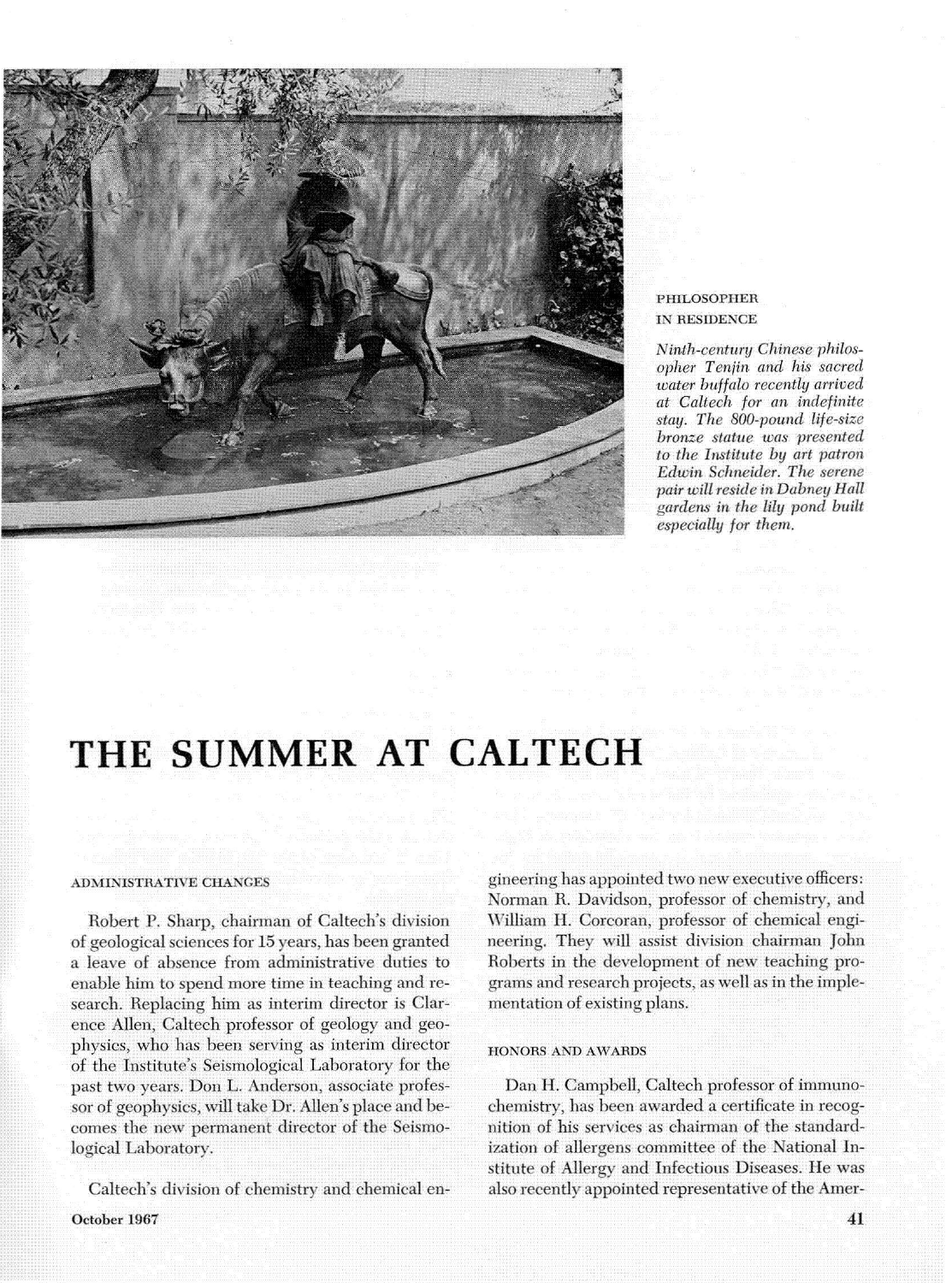ican Association of Immunologists to the Commission on Undergraduate Education in the Biological Sciences, which promotes education in biology among students under college age.

Frederick C. Lindvall, chairman of Caltech's division of engineering and applied science, has been named a Fellow of the American Society of Mechanical Engineers, an honor reserved for members of the Society who have made significant achievements and who have had an active practice in the profession for 25 years or more.

Caltech President Lee A. DuBridge and Frederick C. Lindvall, chairman of Caltech's division of engineering and applied science, have been named to the advisory committee for the newly formed Institute for the Advancement of Engineering, Inc. IAE is an educational corporation formed by a group of Los Angeles engineers to encourage the wider use of engineering in solving educational, industrial, and human welfare problems.

Ernest E. Sechler, executive officer of Caltech's graduate aeronautical laboratory, has been appointed to the Secretary of the Navy's Advisory Board on Educational Requirements. This board, composed of distinguished scholars, scientists, industrialists, and naval officers, provides the Secretary of the Navy with policy guidance regarding Navy and Marine Corps educational programs.

George S. Hammond, Arthur Amos Noyes professor of chemistry at Caltech, is winner of the \$1,000 James Flack Norris Award in physical organic chemistry sponsored by the northeastern section of the American Chemical Society. Dr. Hammond has done extensive research on the chemistry of highenergy compounds and is especially noted for his recent work in photochemistry.

Roger G. Noll, Caltech assistant professor of economics, is on a 1%-year leave-of-absence in Washington, D.C., as a member of the professional staff of the President's Council of Economic Advisors. Dr. No11 graduated from Caltech in 1962, received his PhD in economics from Harvard, and joined the Caltech faculty in 1965.

### **HIEBS TV HOST**

Albert Hibbs, senior staff scientist at Caltech's Jet Propulsion Laboratory, will host the KCET (Channel 28, Los Angeles) television series "R & D Review" during the 1967-68 season. The weekly program, now entering its second year, reports on new developments in the aerospace industry and is aired Thursdays at 9:30 p m. and Sundays at 9:00 p.m. After it is shown locally the series will be distributed to 17 other major cities.

### **NEW PUBLIC AFFAIRS SERIES**

**A** new public affairs seminar series, sponsored by the Caltech faculty committee on programs, was initiated this month to present current events topics to the community, as well as to Caltech students and faculty. First in the series of speakers was Lord Bessborough, chairman of the board of governors of the British Society of International Understanding. The November speaker will be Philip E. Mosely, director of the European Institute of Columbia University, on "The Soviet Union at Fifty." The seminar series, held in Dabney Hall lounge, is informal and encourages audience participation in the discussions.

### **FALL LECTURE SERIES**

The fall Caltech Lecture Series, presented Monday evenings in Beckman Auditorium, opened on October 16 with a discussion of the Huntington Library art collection by Robert Wark, art curator of the library and lecturer in art at the Institute. The remaining six lectures will cover a wide range of topics: Albert Tyler, Caltech professor of biology, on early development in animals; Harry B. Gray, Caltech professor of chemistry, iron-containing molecules; Milton Plesset, Caltech professor of engineering science, nuclear proliferation and international security; William Pickering, director of JPL, planetary exploration; Rochus E. Vogt, Caltech associate professor of physics, cosmic rays; and Allan R. Sandage of the Mt. Wilson and Palomar Observatories, on cosmic clocks and the creation of the universe.

### **TRUSTEES**

Six new members were elected to the Caltech board of trustees this summer. They are: Robert 0. Anderson, chairman of the board of the Atlantic Richfield Company; Roy L. Ash, president of Litton Industries; Stephen D. Bechtel, Jr., president of Bechtel Corporation; Fred L. Hartley, president and chief executive officer of Union Oil Company of California; William A. Hewitt, chairman and chief executive officer of Deere & Company; and Rudolph A. Peterson, president and chief executive officer of Bank of America.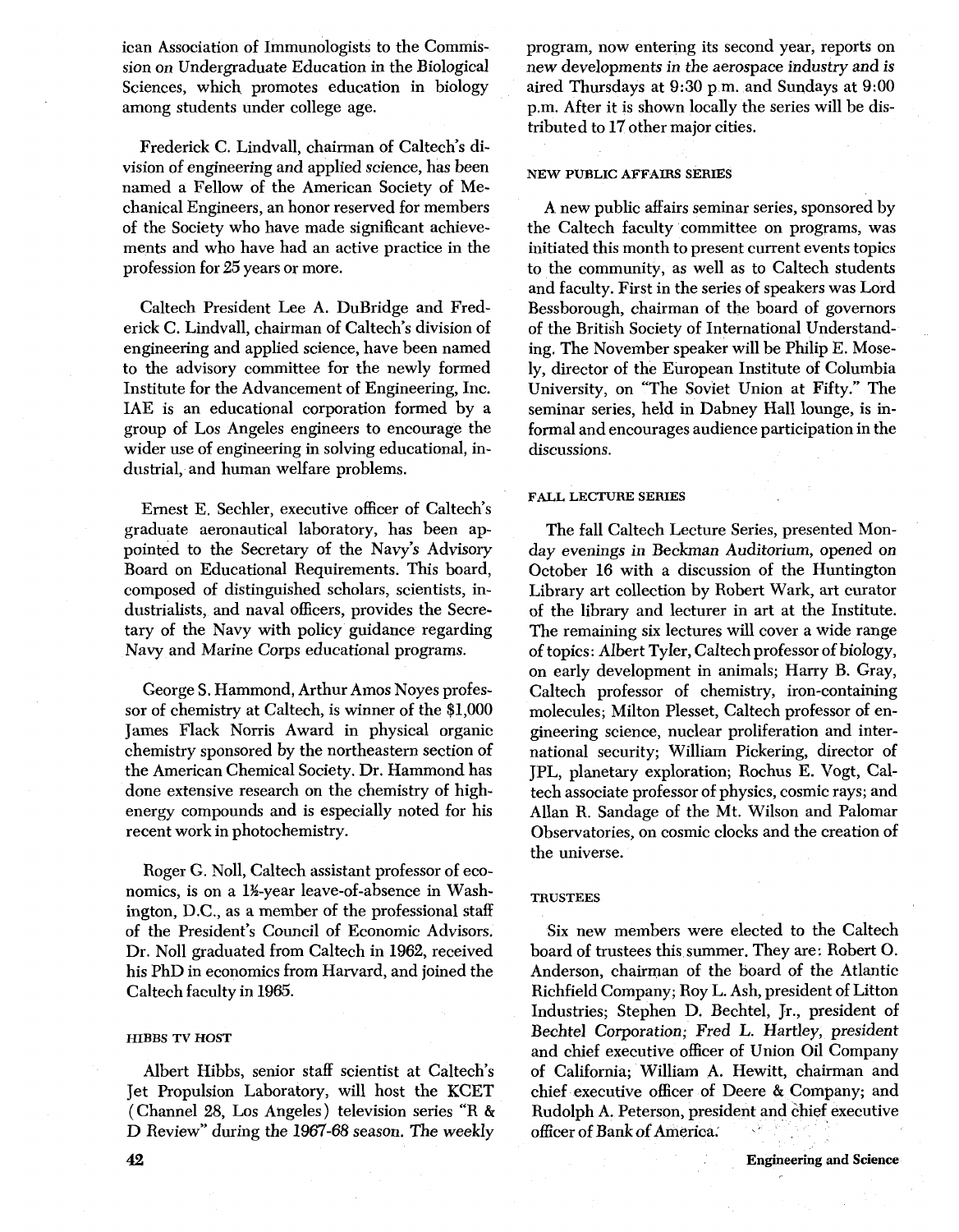

*N. P. Dubinin, director of a laboratory of genetics of the Soviet Academy of Sciences, Moscow, considers a point being made by E. B. Lewis, Thomas Hunt Morgan Professor of Biology at Caltech.* 

### For Us, Pasadena Has Meaning

The quiet visit of four distinguished Russian geneticists to Caltech on August 24-27 has a place in history worth noting.

About three decades ago, a growing ideological antagonism to Mendelian genetics in Russia culminated in the elevation of T. D. Lysenko, an agronomist whose work had extended the areas in which wheat could be economically grown in the Soviet Union, to a position of great power in Russian biology. Lysenko was the chief opponent of genetics as it had developed in the western world and in Russia; he promoted a theory utilizing dialectical materialism and Marxist ideology based on a concept of "liquidation of the conservatism of the germ plasm." His doctrine became the official dogma of the Soviet Union; Lysenko was awarded two Stalin Prizes and the Order of Lenin and was made a Hero of the Soviet Union in May 1945.

Over the decades, Russian students of heredity became increasingly isolated from the exciting progress that was being made in molecular biology and genetics in the western world. A few Russians would appear at international congresses of genetics outside Russia; they were all Lysenkoists, uncomfortable, ill-matched, and defensive among their western colleagues. Mendel and Caltech's Thomas Hunt Morgan became the targets of Russian invective, with frequent attacks on "Mendelian, Morganian, bourgeois, capitalist genetics."

Some work comparable to what was going on in the West could be conducted in Russia over this interval, if it were talked about in Lysenkoist terms and if it could avoid coming into the ideological limelight. But Russian biology dropped further and further behind the progess in the West; men with excellent minds did not choose to go into a field in which the state dictated what they could believe or think, and rigid limitations on what could be



*From left: E. B. Lewis, Thomas Hunt Morgan Professor of Biology at Caltech; D. K. Belyayev; N. P. Dubinin;* S. *1. Aliklta~iyan; R.* S. *£cigar Caltech profes~or* **oj** *biology;* **B.** *L. A~?aurov;* and *Harrison Brown, Caltech professor of geochemistry, science* and *government.*